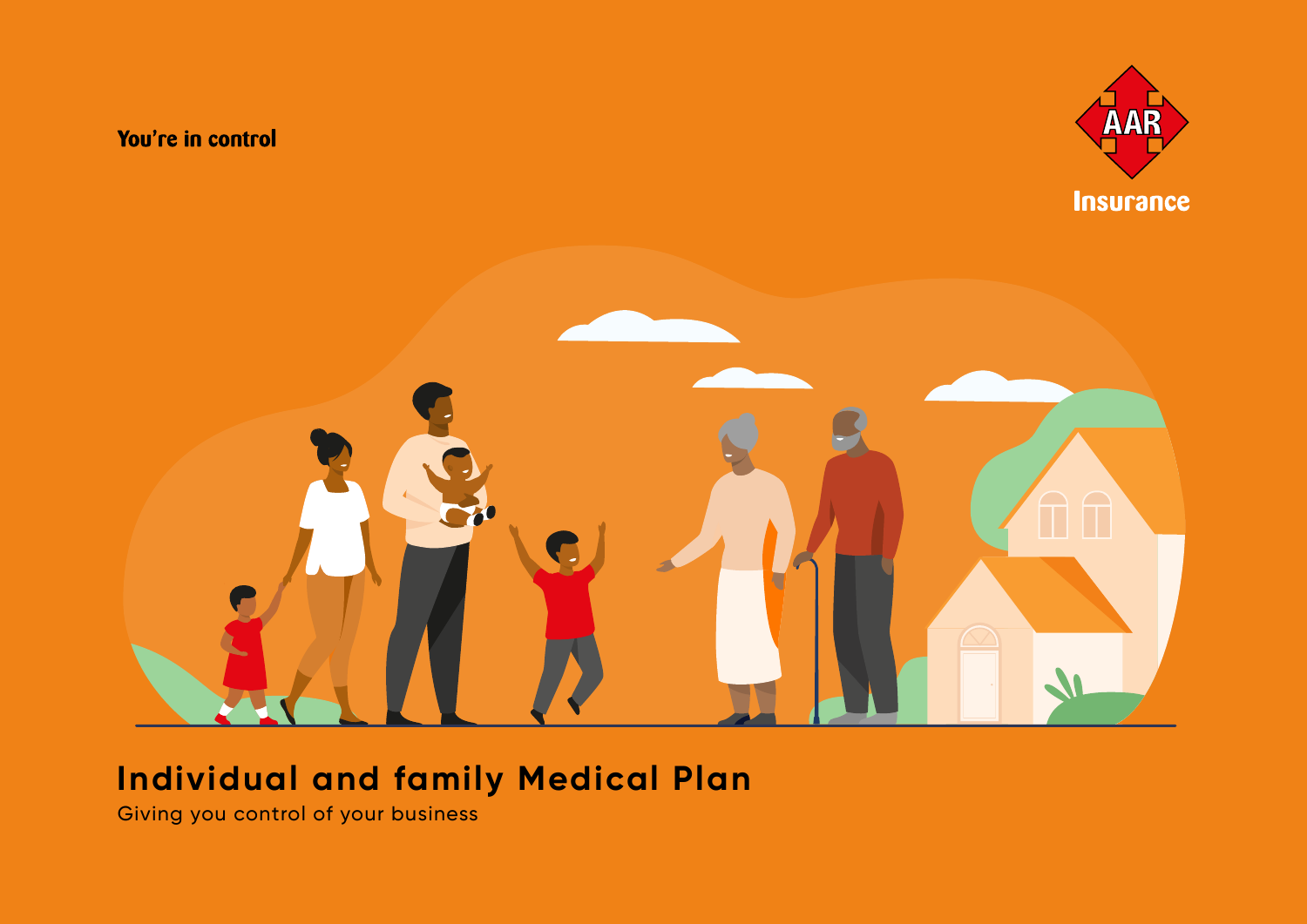### You're in control











Regulated by the Insurance Regulatory Authority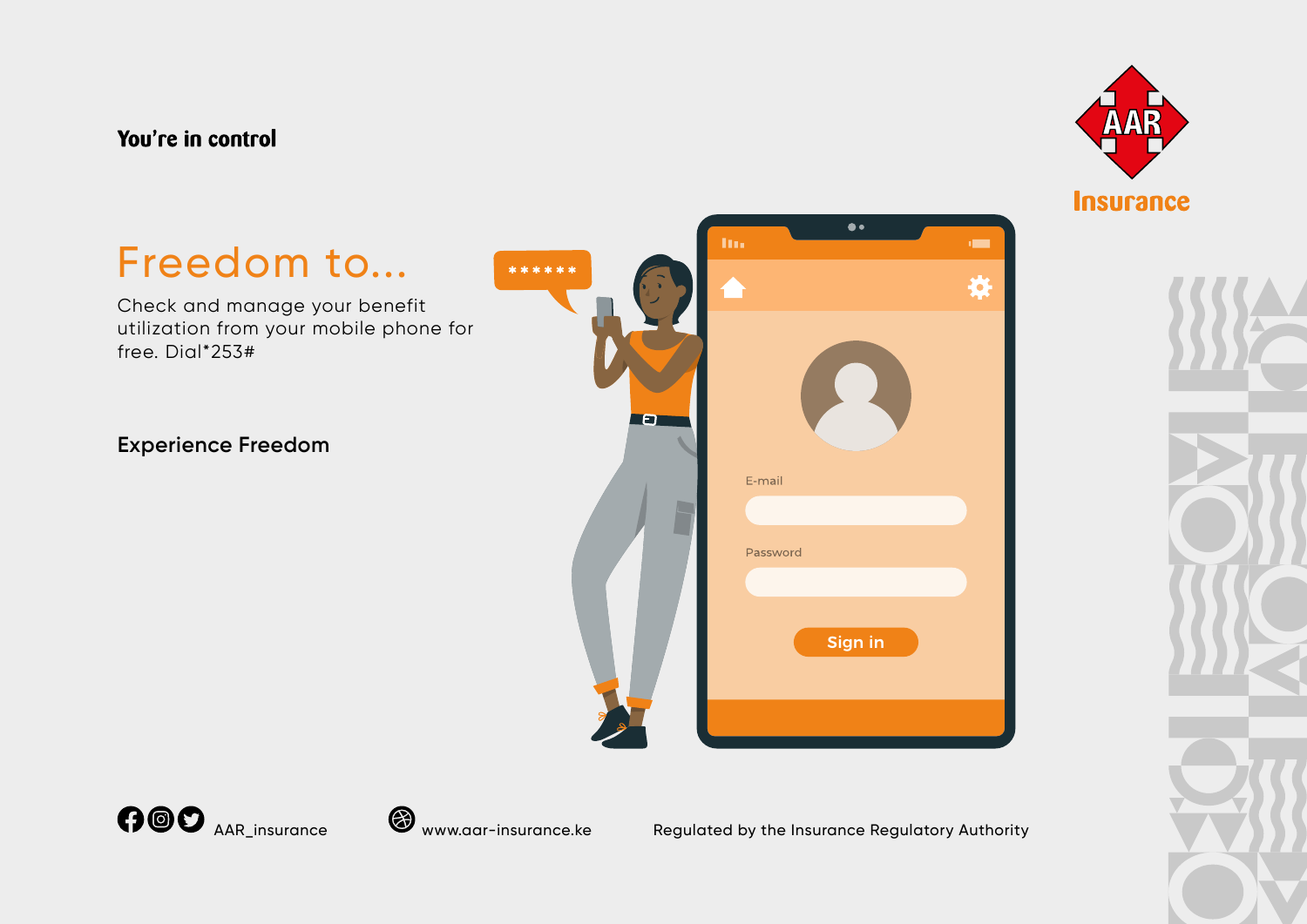# Benefits for you & your family

**Our enhanced Medical Insurance cover provides unique options for you and your family members to put you in control of your health.**

### **INPATIENT SERVICES**

- $\circ$  Maternity services including both normal, elective or emergency CS delivery.
- $\circ$  Parent/Guardian accommodation when insured child is under age of 8 years.
- O Organ Transplant.
- $\circ$  Post hospitalization discharge medication of up-to 14 days.
- $\circ$  Re-constructive surgery.
- Accidental damage to natural teeth.
- Accidental damage to eyes.  $\circ$
- Etopic pregnancy.  $\circ$

01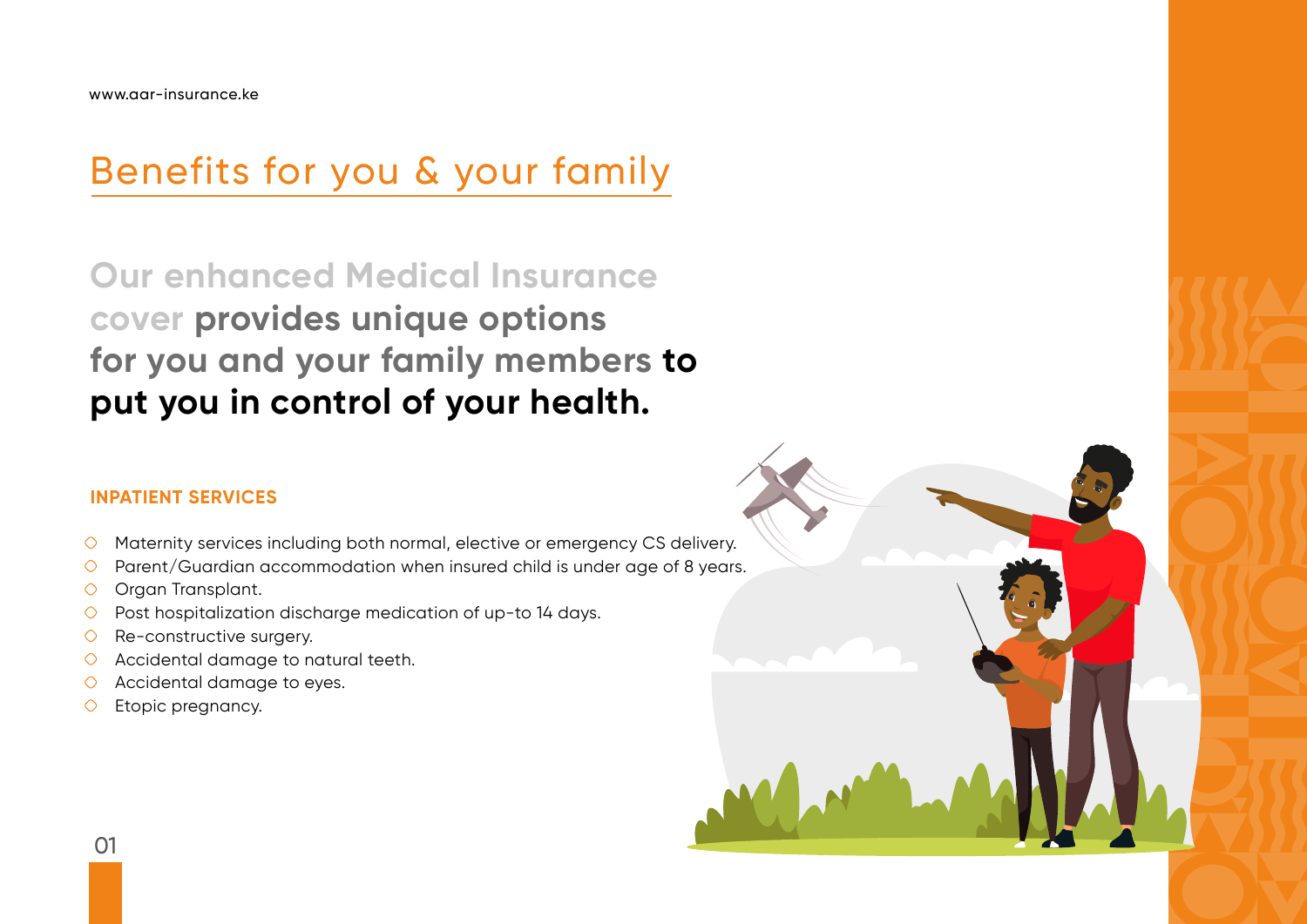# Benefits for you & your family

#### **OUTPATIENT SERVICES**

- Pathology.  $\circ$
- Diagnostic tests and procedures.
- Radiology.  $\circ$
- Radiotherapy and Chemotherapy.  $\circ$
- Access to personal consultant for platinum cover.  $\circ$
- Cancer tests and consultation.  $\circ$
- $\circ$  Dental treatment including simple extractions, difficult extractions, fillings, scaling and polishing.
- Gum surgery, Root canal Treatment, Pulpototmy & Minor Oral surgery.
- $\circ$  Optical services prescribed lenses, contact lenses, Diopteric power +/- 0.25 D and more, and frames.
- Pre-natal and Post Natal Care.

### **VALUE ADD SERVICES**

- $\circ$  Cover for medical injuries resulting from political violence.
- Local & International rescue & evacuation services.  $\circ$
- Nutritional advice.  $\circ$
- 24 hour call center.  $\circ$
- Health camps and health alerts.  $\circ$
- Personal Accident Cover for principal members for covers above 2 Million.  $\circ$

### **ELIGIBILITY CRITERIA**

- Age: Newborn upon discharge to a  $\circ$ maximum of 64 years.
- Kenyan Resident.
- KRA PIN. $\bigcirc$

**We value you as our member and focus on solutions that put you in control at all times.**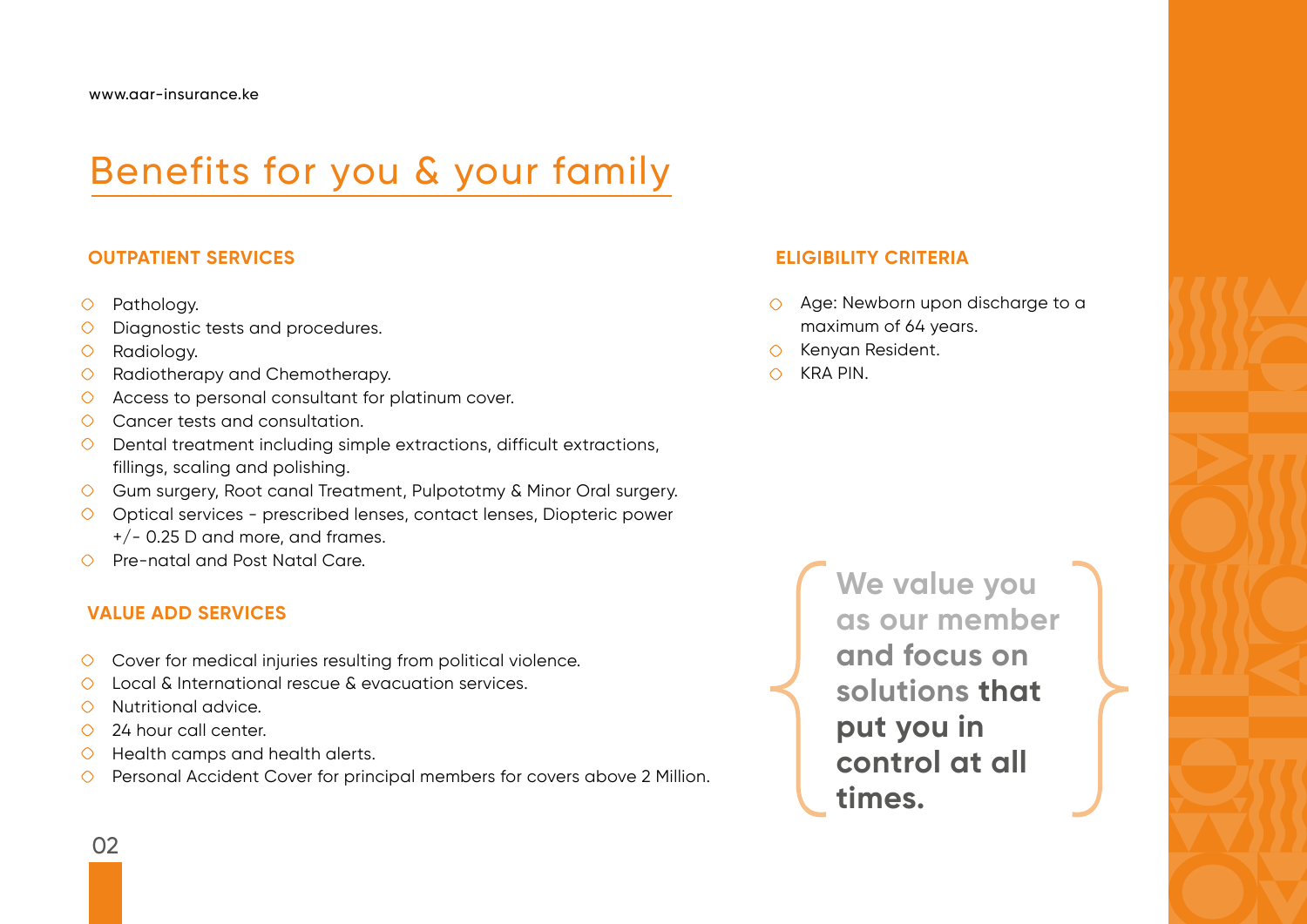## Benefits for you & your family

| <b>IN-PATIENT</b>                                                                         | <b>PLATINUM</b> | <b>GOLD</b> | <b>SILVER PLUS</b> | <b>SILVER</b> | <b>BRONZE</b> | <b>COVER ME</b> |
|-------------------------------------------------------------------------------------------|-----------------|-------------|--------------------|---------------|---------------|-----------------|
|                                                                                           | <b>Ksh</b>      | <b>Ksh</b>  | <b>Ksh</b>         | <b>Ksh</b>    | <b>Ksh</b>    | <b>Ksh</b>      |
| Overall                                                                                   | 40,000,000      | 20,000,000  | 12,000,000         | 6,000,000     | 3,000,000     | 1,000,000       |
| Accident                                                                                  | 20,000,000      | 10,000,000  | 8,000,000          | 4,000,000     | 2,000,000     | 500,000         |
| <b>Illness</b>                                                                            | 20,000,000      | 10.000.000  | 4.000.000          | 2,000,000     | 1.000.000     | 500.000         |
|                                                                                           |                 |             |                    |               |               |                 |
| <b>Sub-Benefits within Illness Benefit</b>                                                |                 |             |                    |               |               |                 |
| Pregnancy & related complications<br>(after one year of Cover)                            | 500,000         | 200,000     | 150,000            | 100,000       | 75,000        | 50,000          |
| Chronic and Pre-existing conditions<br>(and related conditions) (after One year of Cover) | 5,000,000       | 1,000,000   | 750,000            | 500,000       | 300,000       | 150,000         |
| Newly diagnosed chronic conditions<br>covered within 6 months with same benefits          | 2,500,000       | 500,000     | 375,000            | 250,000       | 150,000       | 75,000          |
| Bed Limit per day                                                                         | 40.000          | 25,000      | 15,000             | 12.000        | 8,000         | 6,000           |
| Congenital conditions<br>(after One year of Cover)                                        | 500,000         | 250,000     | 200,000            | 150,000       | 100,000       | 50,000          |
| Psychiatric Benefit                                                                       | 500.000         | 250.000     | 200.000            | 150,000       | 100.000       | 50,000          |
|                                                                                           |                 |             |                    |               |               |                 |
| <b>Ectopic pregnancy covered under illness benefit</b>                                    |                 |             |                    |               |               |                 |
| <b>Funeral Expenses</b>                                                                   | 200,000         | 175,000     | 150,000            | 125,000       | 100,000       | 50,000          |
| Personal Accident Cover                                                                   | 1,000,000       | 1,000,000   |                    |               |               |                 |
|                                                                                           |                 |             |                    |               |               |                 |
| <b>OUTPATIENT</b>                                                                         |                 |             |                    |               |               |                 |
| <b>Outpatient Limit</b>                                                                   | 250,000         | 200.000     | 150.000            | 100.000       | 75,000        | 50.000          |
| <b>Sub-limit Benefits within Outpatient</b>                                               |                 |             |                    |               |               |                 |
| Dental                                                                                    | 25,000          | 20,000      | 15,000             | 10,000        | 7,500         | 5,000           |
| Optical                                                                                   | 25,000          | 20,000      | 15,000             | 10.000        | 7.500         | 5,000           |
| <b>Annual Checkup</b>                                                                     | 25,000          | 20,000      | 15,000             | 10,000        | 5,000         | 2,500           |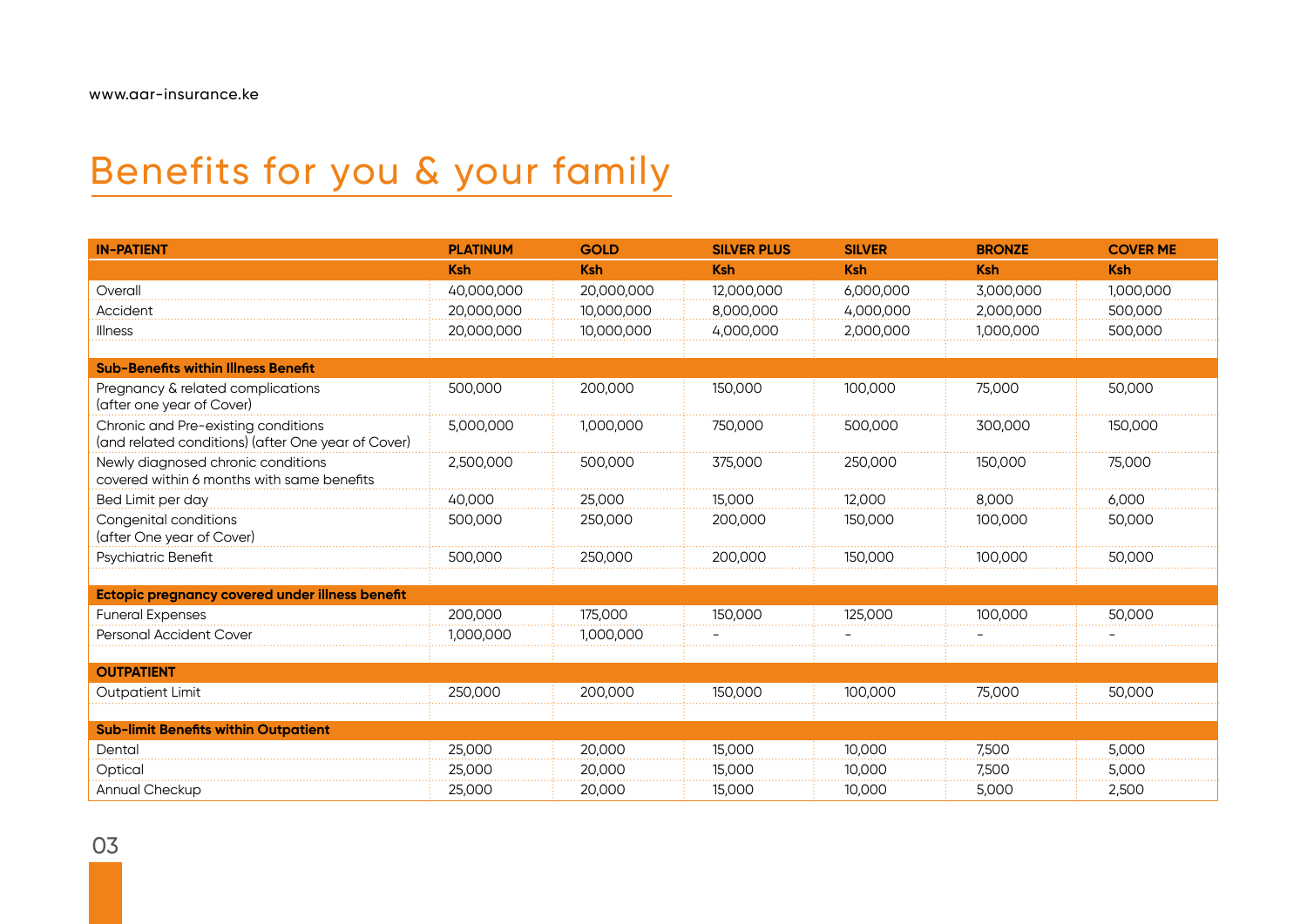# Inpatient premium

| <b>PER PERSON COVER</b> | <b>PLATINUM</b> | GOLD       | <b>SILVER PLUS</b> | <b>SILVER</b> | <b>BRONZE</b> | <b>COVER ME</b> |
|-------------------------|-----------------|------------|--------------------|---------------|---------------|-----------------|
| <b>AGE GROUP</b>        | Ksh             | <b>Ksh</b> | <b>Ksh</b>         | Ksh           | <b>Ksh</b>    | Ksh             |
| $O-17$                  | 105.118         | 55.263     | 26.443             | 21.184        | 17.784        | 16.033          |
| 18-30                   | 116797          | 56.702     | 28.009             | 21,619        | 18.148        | 16.361          |
| 31-40                   | 143.506         | 56.702     | 33 423             | 26 427        | 24.136        | 17584           |
| 41 - 50                 | 178.636         | 89.495     | 47701              | 36 481        | 33 615        | 25.151          |
| -51-64                  | 289090          | 139.370    | 78.495             | 63.011        | 56 417        | 45,029          |

| <b>FAMILY SHARED - PLATINUM PLAN</b> | <b>Age Group of the Oldest Family Member</b> |           |           |           |
|--------------------------------------|----------------------------------------------|-----------|-----------|-----------|
| <b>Family Size</b>                   | $18 - 30$                                    | $31 - 40$ | $41 - 50$ | $51 - 64$ |
| M                                    | 116,797                                      | 143,506   | 178,636   | 21,619    |
| $M+1$                                | 188,192                                      | 230,046   | 287,831   | 465,801   |
| $M+2$                                | 239,224                                      | 297,651   | 367,819   | 602,688   |
| $M+3$                                | 290.536                                      | 361.495   | 446.712   | 731.959   |
| $M+4$                                | 338.926                                      | 418.712   | 517.418   | 847.813   |
| $M+5$                                | 385.445                                      | 472.829   | 584,293   | 957.391   |
| Extra                                | 48.470                                       | 56.829    | 69.286    | 112.473   |

| <b>FAMILY SHARED - GOLD PLAN</b> |           | <b>Age Group of the Oldest Family Member</b> |           |           |  |  |  |
|----------------------------------|-----------|----------------------------------------------|-----------|-----------|--|--|--|
| <b>Family Size</b>               | $18 - 30$ | $31 - 40$                                    | $41 - 50$ | $51 - 64$ |  |  |  |
| M                                | 56.702    | 67.972                                       | 89.495    | 139.370   |  |  |  |
| $M+1$                            | 91.581    | 109,855                                      | 144.292   | 224.092   |  |  |  |
| $M+2$                            | 115.549   | 138.694                                      | 181.740   | 281.490   |  |  |  |
| $M+3$                            | 139.517   | 167.532                                      | 219.188   | 338.888   |  |  |  |
| $M+4$                            | 163.484   | 196.371                                      | 256.636   | 396.286   |  |  |  |
| $M+5$                            | 187.452   | 225.210                                      | 294.084   | 453.684   |  |  |  |
| Extra                            | 23.968    | 28.839                                       | 37.448    | 57.398    |  |  |  |

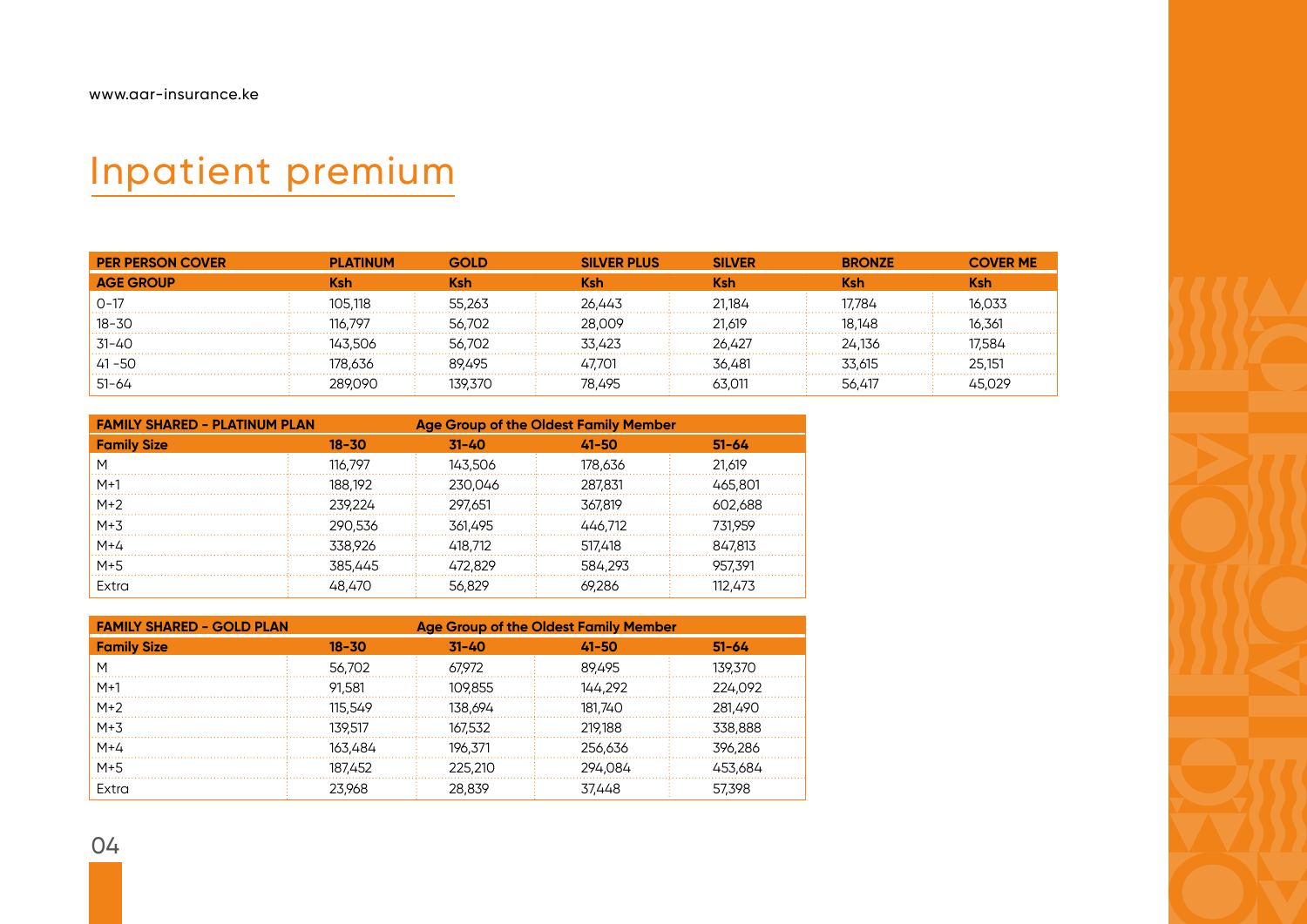# Inpatient premium

| <b>FAMILY SHARED - SILVER PLUS</b> |           | <b>Age Group of the Oldest Family Member</b> |           |           |  |  |
|------------------------------------|-----------|----------------------------------------------|-----------|-----------|--|--|
| <b>Family Size</b>                 | $18 - 30$ | $31 - 40$                                    | $41 - 50$ | $51 - 64$ |  |  |
| M                                  | 28,009    | 33,423                                       | 47.701    | 78.907    |  |  |
| $M+1$                              | 44.814    | 53.641                                       | 76.486    | 126.417   |  |  |
| $M+2$                              | 56.018    | 67.258                                       | 95.814    | 158.227   |  |  |
| $M+3$                              | 67.221    | 80.874                                       | 115.142   | 190.037   |  |  |
| $M+4$                              | 78.425    | 94.491                                       | 134.469   | 221.848   |  |  |
| $M+5$                              | 89.628    | 108.107                                      | 153.797   | 253,658   |  |  |
| Extra                              | 11.204    | 13.617                                       | 19.328    | 31,810    |  |  |

| <b>FAMILY SHARED - SILVER PLAN</b> |           | <b>Age Group of the Oldest Family Member</b> |           |           |  |  |
|------------------------------------|-----------|----------------------------------------------|-----------|-----------|--|--|
| <b>Family Size</b>                 | $18 - 30$ | $31 - 40$                                    | $41 - 50$ | $51 - 64$ |  |  |
| M                                  | 21.619    | 26.427                                       | 36,481    | 63.275    |  |  |
| $M+1$                              | 34.590    | 42.389                                       | 58.476    | 101.345   |  |  |
| $M+2$                              | 43.237    | 53.118                                       | 73.226    | 126.814   |  |  |
| $M+3$                              | 51.885    | 63.847                                       | 87.977    | 152.282   |  |  |
| $M+4$                              | 60.532    | 74.577                                       | 102 728   | 177.750   |  |  |
| $M+5$                              | 69.180    | 85.306                                       | 117.479   | 203.218   |  |  |
| Extra                              | 8,647     | 10.729                                       | 14.751    | 25.468    |  |  |

| <b>FAMILY SHARED - BRONZE</b> | <b>Age Group of the Oldest Family Member</b> |           |           |           |  |  |  |
|-------------------------------|----------------------------------------------|-----------|-----------|-----------|--|--|--|
| <b>Family Size</b>            | $18 - 30$                                    | $31 - 40$ | $41 - 50$ | $51 - 64$ |  |  |  |
| M                             | 18.148                                       | 24,136    | 33,615    | 56,417    |  |  |  |
| $M+1$                         | 31.027                                       | 40.223    | 53,388    | 88.411    |  |  |  |
| $M+2$                         | 36.128                                       | 49.172    | 67.713    | 108,882   |  |  |  |
| $M+3$                         | 41.889                                       | 57.428    | 78.027    | 129.316   |  |  |  |
| $M+4$                         | 47.960                                       | 65,535    | 91,543    | 147.375   |  |  |  |
| $M+5$                         | 58.524                                       | 74.181    | 101.148   | 161.111   |  |  |  |
| Extra                         | 6.893                                        | 9.432     | 12.505    | 20.478    |  |  |  |



05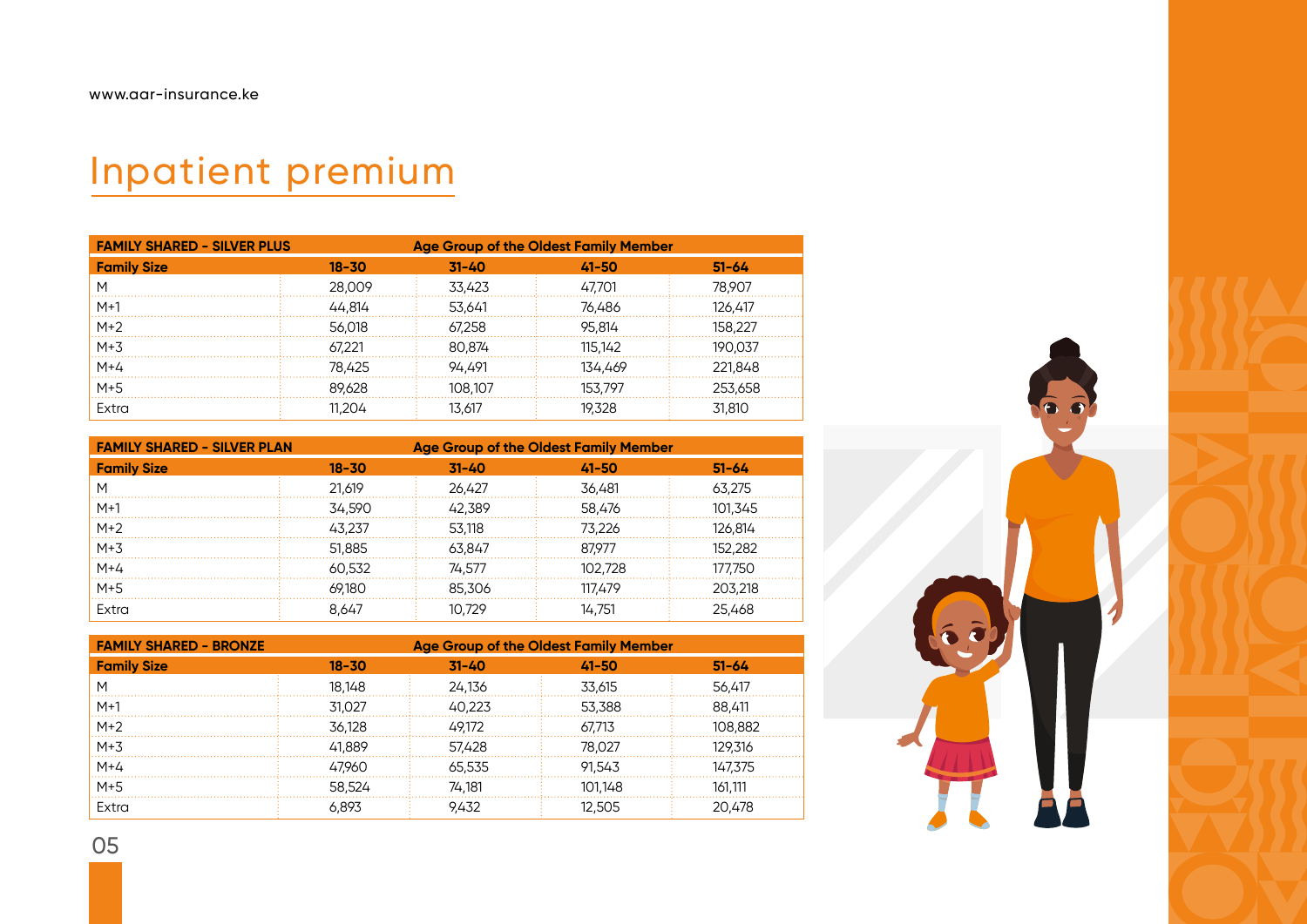### Inpatient premium

| <b>FAMILY SHARED - COVER ME</b> |           | <b>Age Group of the Oldest Family Member</b> |           |           |  |  |
|---------------------------------|-----------|----------------------------------------------|-----------|-----------|--|--|
| <b>Family Size</b>              | $18 - 30$ | $31 - 40$                                    | $41 - 50$ | $51 - 64$ |  |  |
| M                               | 16.361    | 17.584                                       | 25,151    | 45.029    |  |  |
| $M+1$                           | 27.024    | 29.062                                       | 40.823    | 73.036    |  |  |
| $M+2$                           | 32.842    | 37.001                                       | 51.977    | 94.775    |  |  |
| $M+3$                           | 38.736    | 43.214                                       | 60.909    | 112.561   |  |  |
| $M+4$                           | 44.350    | 49.939                                       | 70.269    | 128.280   |  |  |
| $M+5$                           | 52.410    | 54.016                                       | 77.642    | 140.236   |  |  |
| Extra                           | 6.075     | 6.730                                        | 9.208     | 9.208     |  |  |

### Outpatient premium

| <b>PER PERSON COVER</b> | <b>PLATINUM</b> | GOI D   | <b>SILVER PLUS</b> | <b>SILVER</b> | <b>BRONZE</b> | <b>COVER ME</b> |
|-------------------------|-----------------|---------|--------------------|---------------|---------------|-----------------|
| <b>AGE GROUP</b>        | Ksh             | Ksh     | <b>Ksh</b>         | Ksh           | Ksh           | <b>Ksh</b>      |
| $O-17$                  | 105.118         | 55.263  | 26.443             | 21.184        | 17.784        | 16.033          |
| $18 - 30$               | 116 797         | 56.702  | 28.009             | 21.619        | 18.148        | 16,361          |
| 31-40                   | 143.506         | 56.702  | 33.423             | 26 427        | 24.136        | 17.584          |
| 41 - 50                 | 78 636          | 89495   | 47701              | 36.481        | 33.615        | 25.151          |
| $51 - 64$               | 289090          | 139.370 | 78.495             | 63 O11        | 56.417        | 45 029          |

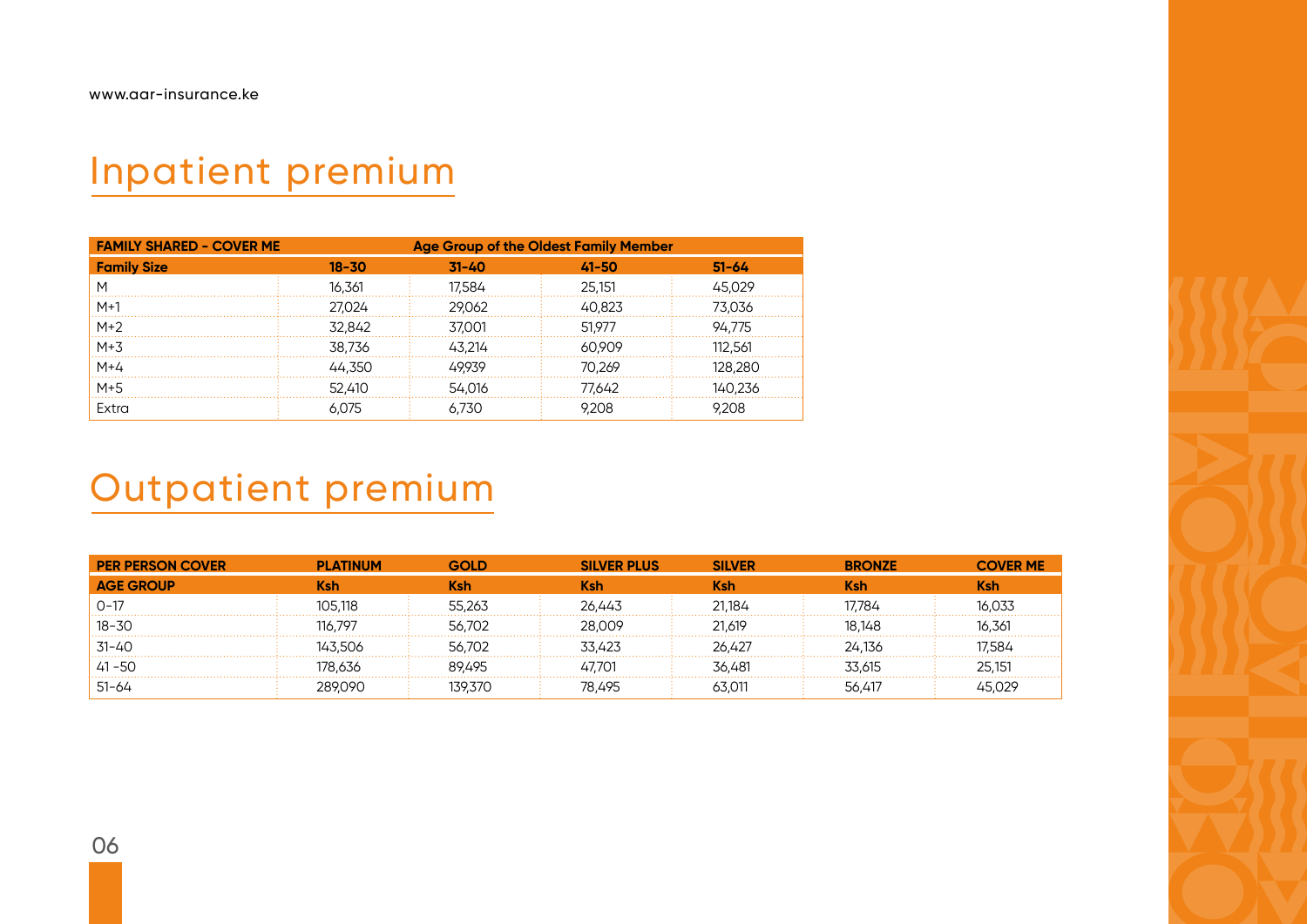# General Conditions

**To ensure that you access quality inpatient and outpatient services. We have contracted a wide range of healthcare providers including hospitals, clinics, doctors and specialists.**

### **CO-PAYMENT**

### **Visit fee (Co-payment) of ksh 500 for the following Clinics:**

- Nairobi Hospital
- Aga Khan University Nairobi
- Aga Khan Mombasa
- Aga Khan Kisumu
- Mater Hospital
- $\circ$  AAR Healthcare Clinics
- Gertrudes Children Hospital
- $\circ$  Karen Hospital
- $O$  M P Shah
- $\circ$  Nyali Healthcare

\*All benefits payable net of NHIF Rebate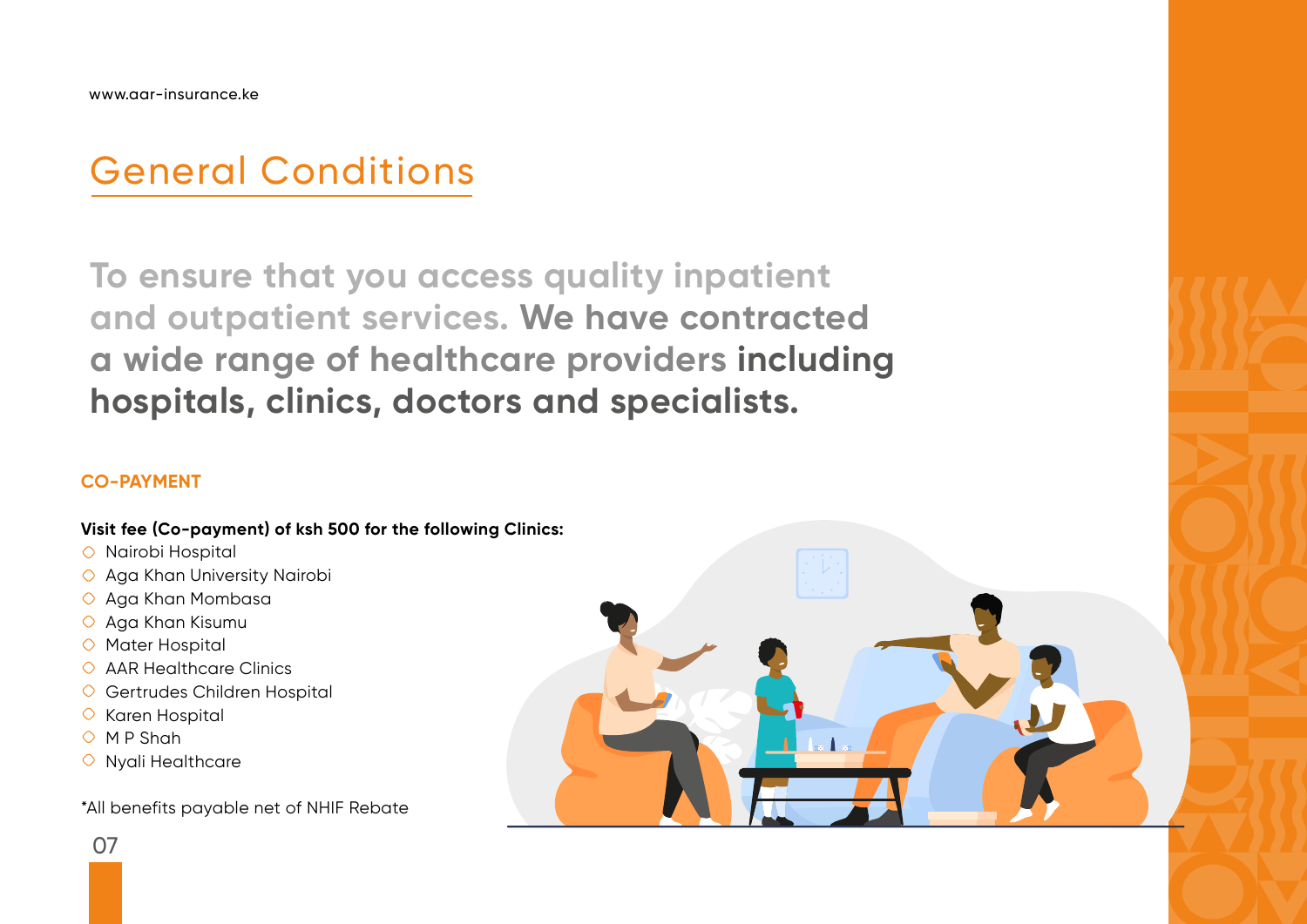## General Conditions

#### **Important to note:**

- $\Diamond$  All services must be within our contracted providers panel.
- $\Diamond$  All emergency admissions should be reported to AAR Insurance within 24 hours.
- $\circ$  Scheduled Admissions should be reported to AAR Insurance at least 48 hours prior to the admissions.
- $\circ$  To utilize your outpatient services, present your smart card for easy identification at any of our appointed healthcare providers.

### **WAITING PERIODS**

- $\circ$  14 days waiting period for outpatient services.
- $\circ$  60 days waiting period for inpatient.
- $\Diamond$  No waiting period for accident services and admissions.
- $\circ$  6 months waiting period for newly diagnosed chronic conditions.
- $\circ$  Maternity 1 year waiting period for maternity.

#### **Please note that:**

- $\circ$  A medical report for individuals above the age of 45 years.
- $\circ$  Cover will commence after approval of the application form, medical report and full payment is received.
- $\circ$  Premium is payable by cheque or Mpesa through paybill number 33200.
- $\circ$  Premium Financing is also applicable with a maximum of 6 installments. The minimum premium to AAR Insurance is 20% of the cover limit.

### **Eligible dependants include:**

- $\circ$  Spouse.
- $\circ$  Children below the age of 18.
- $\circ$  Disable children above the age of 18 years.
- $\circ$  Dependants between the age 18 years and 24 years are covered if proof of education is provided.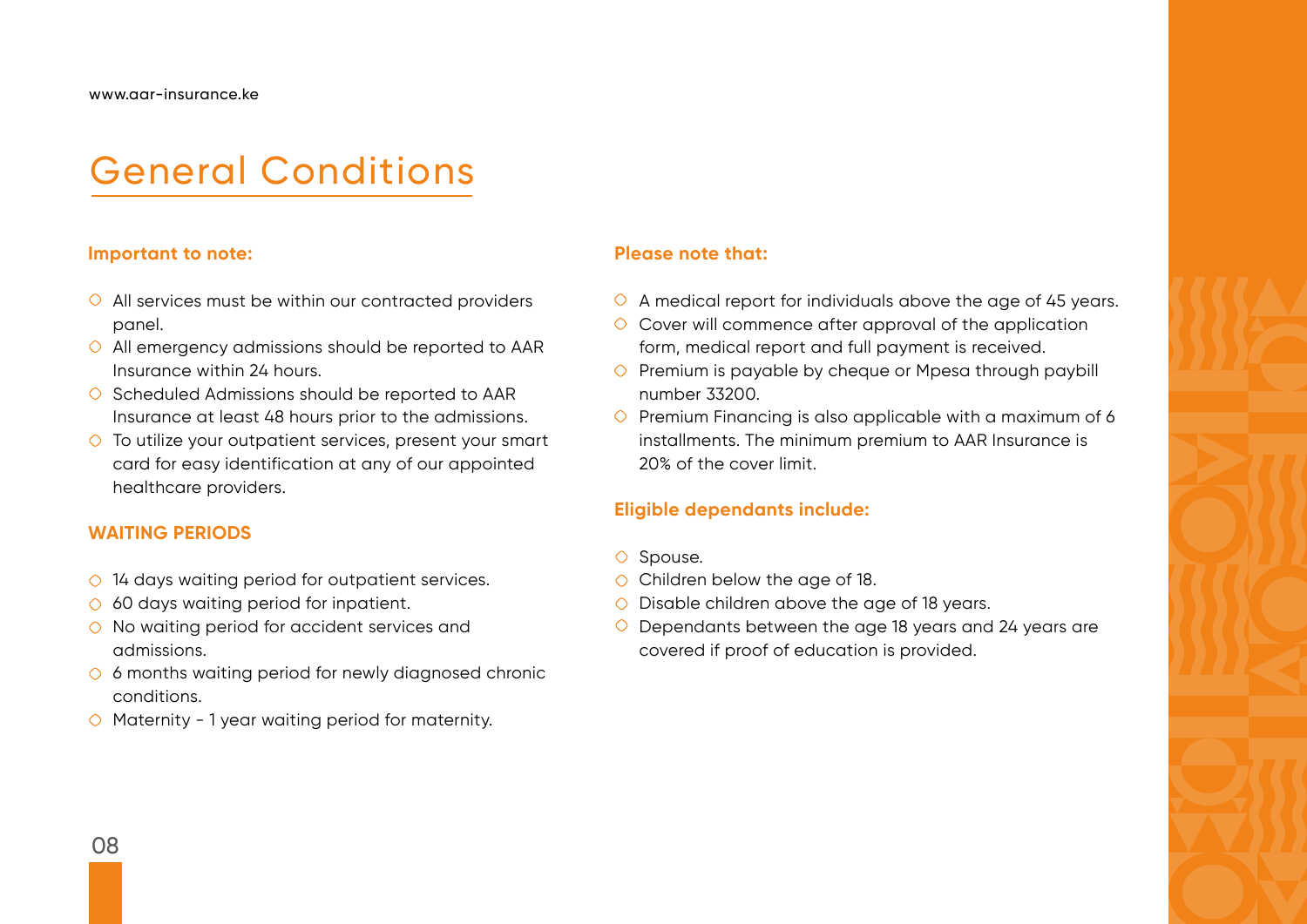### General Conditions

#### **EXCLUSIONS**

- $\circ$  Hearing aids.
- ◯ Vaccinations & immunizations other than KEPI recommended regime.
- Family planning and fertility treatment i.e. costs of treatment related to infertility and impotence.
- $\circ$  Intentional self-injury, suicide or attempted suicide, drug addiction, intoxication, drunkenness.
- ◯ Cosmetic surgery unless caused by accident.
- War, invasion, civil war or act of terrorism.
- $\circ$  Naval, Military and Air force operations.
- $\circ$  Contamination by radio activity from nuclear fuel, waste or fission.
- $\circ$  Riding or driving in any kind of race and participation in extreme sports.
- $\circ$  Stays at sanatoria, old age homes, places of rest etc.
- $\circ$  Beauty treatment in nature cure clinics or health hydro.
- $\circ$  Debility, psychoneurosis, senility.
- Chiropractors, acupuncturists herbalists treatment or other forms of alternative treatment.
- $\circ$  Treatment other than by registered medical practitioner.
- Any claim by or on behalf of any Member whose application for Insurance shall contain any misstatement or on whose behalf any material information shall have been withheld.
- $\Diamond$  Any expenses for which the Member has been or can be reimbursed from any other Insurance or source including benefits received under any Work Injury Benefits Act or Government Schemes (including NHIF) or Compensation except in respect of any excess of expenditure beyond the amount recovered from such other Insurance or source.